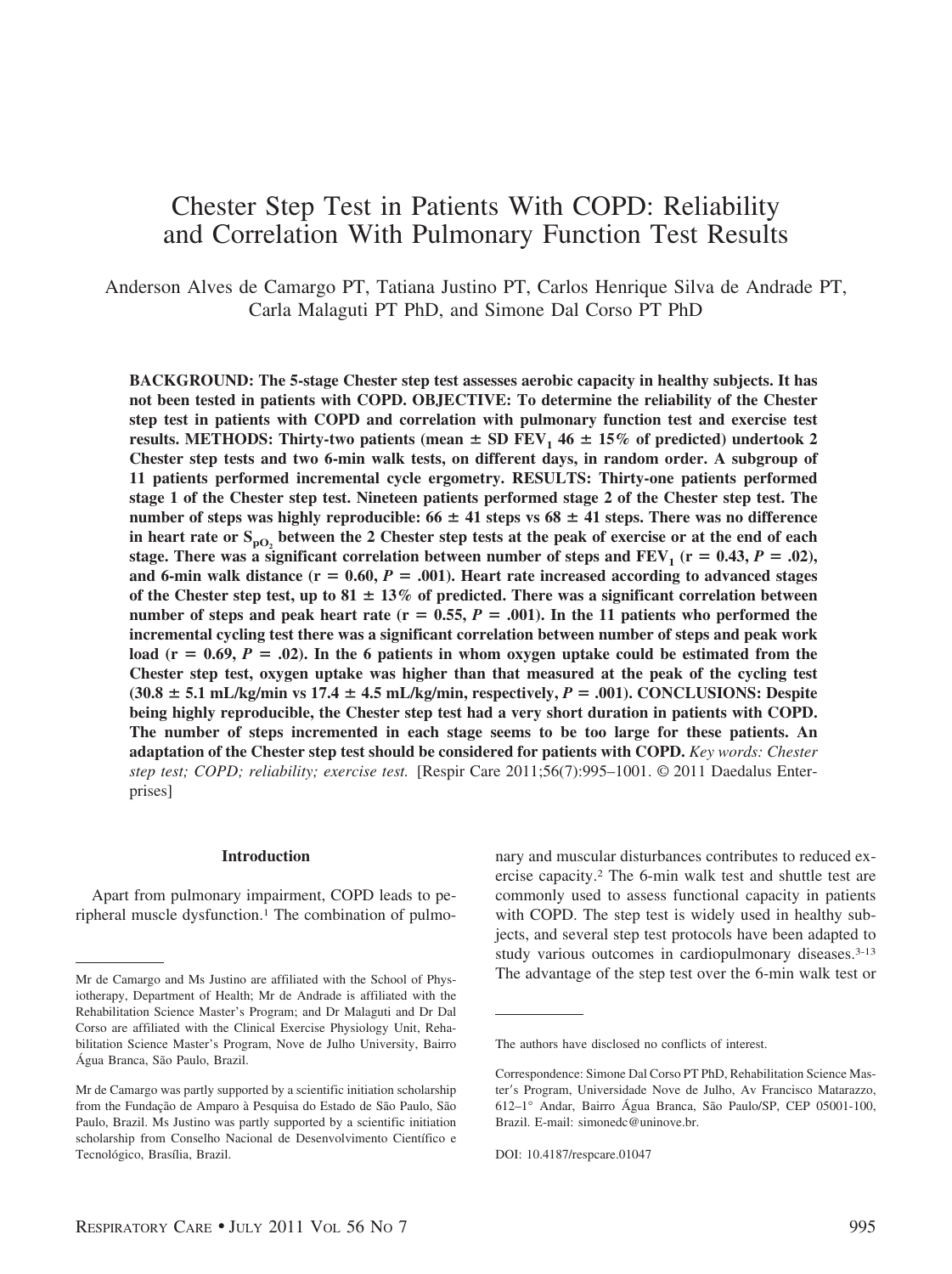shuttle test is that the step test requires less space and therefore can be conducted in settings such as an intensive care unit, a physician's office, or at a home-based or inpatient rehabilitation program.

A wide variety of step tests have been described, with different cadences (self-paced or externally paced), step heights, and test durations. Because of the huge possibilities for adaptation, step tests can be used to assess physical capacity in patients with varied health status. The Chester step test was originally designed to assess aerobic capacity in healthy subjects,<sup>14</sup> and was recently used to predict maximum oxygen uptake  $(\dot{V}_{O_2})$  and to evaluate the effectiveness of an exercise training program in patients with severe acute respiratory syndrome,<sup>12,13</sup> but it has not been tested in COPD patients. In patients with COPD we evaluated the reliability of the Chester step test and its correlation with pulmonary function and exercise test results.

#### **Methods**

This study was approved by our institutional ethics committee, and all subjects gave written informed consent prior to inclusion.

## **Patients**

We studied 32 (3 female) consecutive patients diagnosed with COPD. The inclusion criteria were  $FEV<sub>1</sub> < 70\%$ of predicted, and clinical stability (no change in medication dosage in the preceding 4 weeks). We excluded patients with other pulmonary diseases (bronchiectasis and cystic fibrosis) or orthopedic or neurological conditions.

## **Protocol**

On 2 different days, at least 48 hours apart, patients were randomized to perform either two 6-min walk tests (30 min rest between the tests) or two Chester step tests (30 min rest period between the tests).

## **Spirometry**

We classified the severity of obstruction on spirometry results.15 Spirometry was performed at each visit, before the exercise tests, to check for similar pulmonary function on the 2 test days. Spirometry (CPF System, Medical Graphics, St Paul, Minnesota) was performed before and after bronchodilator (400  $\mu$ g of inhaled albuterol), per the American Thoracic Society/European Respiratory Society statement.16 We report the absolute and percent-of-predicted forced vital capacity and  $FEV<sub>1</sub>$ .<sup>17</sup>

# **Body Mass Index**

We categorized the subjects into the following body mass index (BMI) categories: underweight  $<$  20.0 kg/m<sup>2</sup>, normal weight  $20.0-24.9$  kg/m<sup>2</sup>, overweight  $> 25.0-$ 29.9 kg/m<sup>2</sup>, and obese  $> 30.0$  kg/m<sup>2</sup>.<sup>18</sup>

# **6-Minute Walk Test**

Patients performed two 6-min walk distance according to American Thoracic Society recommendations.19 We measured heart rate (Polar Precision Performance, Kemple, Finland) and  $S_{\text{pO}_2}$  (9500, Nonin, Plymouth, Minnesota) at rest before the test, half way through the test (3 min), and at the end of the test (6 min). We assessed dyspnea and leg fatigue at rest and immediately after finishing the test, with the modified Borg scale.20 If the patient was unable to walk for the full 6 minutes of the test, we recorded heart rate,  $S_{pQ_2}$ , and walk distance at the point they stopped walking. We interrupted the test if  $S_{pQ}$  dropped below 88%, then after a 30-min rest period, we repeated the test with supplemental oxygen from a portable oxygen cylinder carried by the physiotherapist. We titrated the supplemental oxygen to maintain  $S_{pO_2} \ge 88\%$ . We report the absolute and percent-of-predicted 6-min walk distances.<sup>21</sup> We considered a 6-min walk distance  $\leq 82\%$  of predicted below normal.21 We selected the test with the higher 6-min walk distance for correlation with the Chester step test.

# **Chester Step Test**

The Chester step test was performed on a 20 cm tall, single-step device with no handles. The Chester step test has 5 stages, each of 2 minutes duration (total test time 10 min). The step cadence is set with a metronome, which starts at 15 steps/min and increases by 5 steps/min every 2 minutes: stage 1 (15 steps/min), stage 2 (20 steps/min), stage 3 (25 steps/min), stage 4 (30 steps/min), stage 5 (35 steps/min). Each subject underwent a step-test training session to determine if he or she was able to keep up the cadence set by the metronome. Before and every one minute during the training test we measured heart rate and  $S_{pO_2}$ , and the rules for supplemental oxygen were the same. The test was terminated either by the patient (because of dyspnea and/or leg fatigue) or by the physiotherapist if the patient was unable to maintain the cadence for 15 seconds. The subject scored his or her dyspnea and leg fatigue with the modified Borg scale at rest before the test and immediately after the test. The main outcome of the Chester step test is the total number of steps taken, and we recorded the test with the highest number of steps. This test was used for analyzing heart rate response during the test and for correlations with pulmonary function and exercise capacity tests. We estimated peak  $\dot{V}_{O_2}$  during the Chester step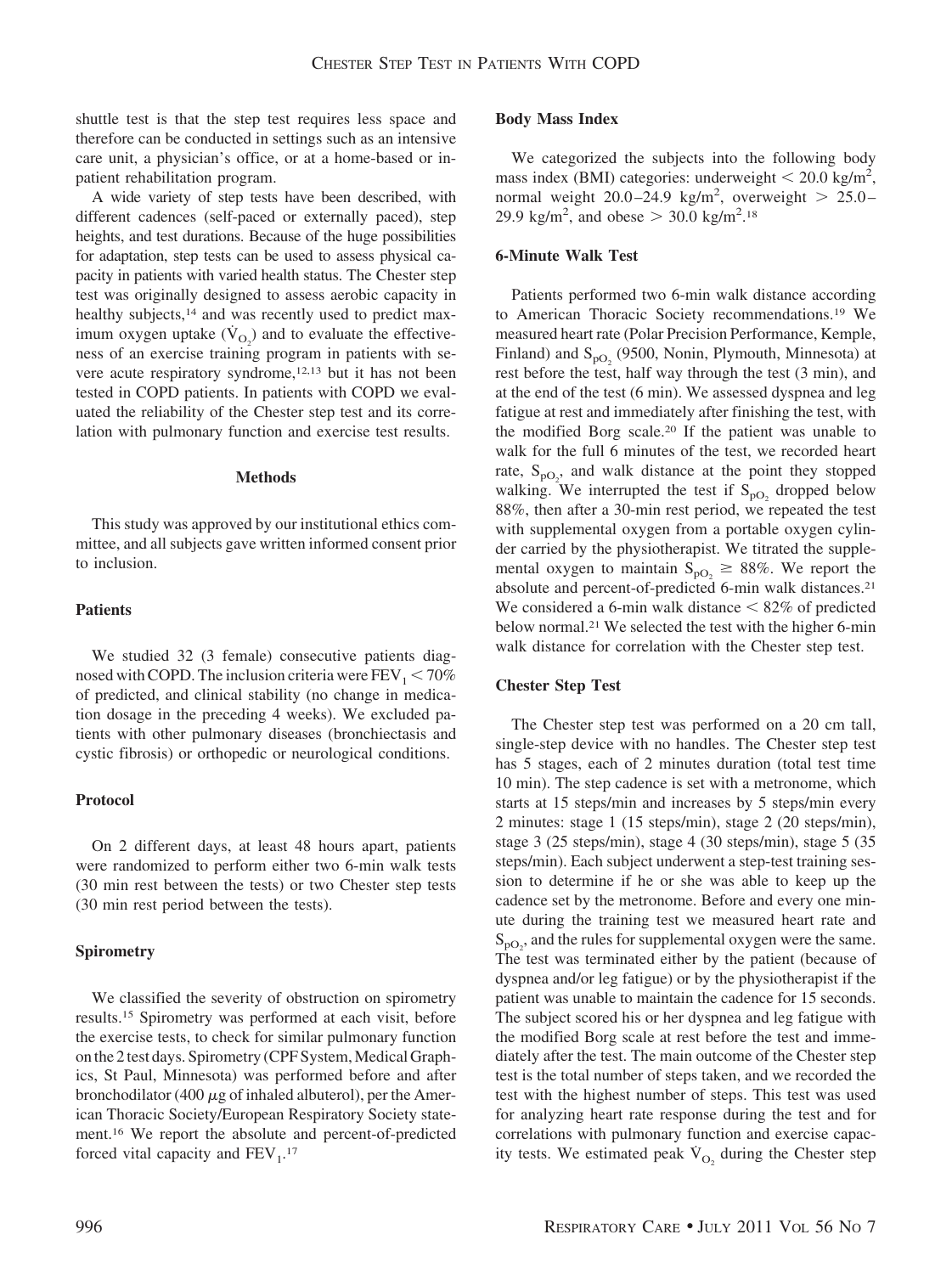test with the Chester Step Test Calculator (Assist Creative Resources, Wrexham, United Kingdom),<sup>22</sup> which uses a regression line through submaximal heart-rate points that correspond to each test stage, up to a horizontal line that corresponds to the patient's predicted maximum heart rate (220 – age). A minimum of 2 exercise heart rates (ie, completing at least the first 2 stages of the Chester step test) is required. From the point that the regression line crosses the patient's predicted maximum heart rate, a perpendicular line is drawn down to the graph's X axis, which gives an estimated  $\dot{V}_{O_2}$  (range 10–76 mL/kg/min). In normal subjects the accuracy of this estimate is approximately  $5 - 15\%$ <sup>23</sup>

# **Cardiopulmonary Exercise Testing**

A subset of 11 of the 18 patients who did not require supplemental oxygen during the step testing, did incremental exercise testing on an electromagnetically braked cycle ergometer (CPE 2000, Medical Graphics, St Paul, Minnesota), during which we measured pulmonary gas exchange (MGC-CPX, Medical Graphics Corporation, St Paul, Minnesota). We continuously increased the work rate by 5–15 watts/min so that the ramp duration was  $> 8$  min and  $< 12$  min. We considered a reduced aerobic capacity a peak  $\dot{V}_{O_2}$  < 70% of predicted.<sup>24</sup> We compared the measured peak  $V_{O_2}$  during cycling to the estimated peak  $\dot{V}_{\Omega}$  in the Chester step test. For this part of the study we analyzed 6 patients, because to estimate  $V_{\text{O}_2}$  from the Chester step test it is necessary to complete at least the first 2 stages of the Chester step test and the subject must be  $\leq$  70 years old.<sup>21</sup>

#### **Statistical Analysis**

We report parametric data as mean  $\pm$  SD, and nonparametric as median and range values. Differences in heart rate,  $S_{pO_2}$ , and number of steps were determined via paired-*t* test. To determine the test/retest reliability of the measured variables between the Chester step tests we calculated the intraclass correlation coefficients with oneway analysis of variance. An intraclass correlation coefficient of 0.80–1.0 is considered excellent reliability, 0.60– 0.79 is good reliability, and  $< 0.60$  is low reliability. We also used the Bland-Altman method to analyze the reliability of the number of steps. We used the step test with the higher number of steps for the correlations analysis. We calculated the Pearson correlation coefficients to analyze the relationship between number of steps and  $FEV<sub>1</sub>$ , forced vital capacity, heart rate and oxygen saturation at peak exercise during the Chester step test, and 6-min walk distance. We used the paired *t* test to compare the estimated and measured  $\dot{V}_{O_2}$  values. The probability of type 1 error was set at 5% ( $P < .05$ ). The analyses were per-

| Table 1. | Subjects ( $n =$ |  | 32) |
|----------|------------------|--|-----|
|----------|------------------|--|-----|

|                                                                                                               | Mean $\pm$ SD   | Percent<br>Predicted |  |
|---------------------------------------------------------------------------------------------------------------|-----------------|----------------------|--|
| Age $(y)$                                                                                                     | $69.9 \pm 9.0$  | NA.                  |  |
| BMI $(kg/m2)$                                                                                                 | $25.9 \pm 15.1$ | NA.                  |  |
| $FEV_1(L)$                                                                                                    | $1.2 \pm 0.4$   | $46 \pm 15$          |  |
| $FVC$ (L)                                                                                                     | $2.8 \pm 0.8$   | $81 \pm 16$          |  |
| FEV <sub>1</sub> /FVC                                                                                         | $43.6 \pm 10.4$ | NA.                  |  |
| 6-min walk distance (m)                                                                                       | $398 \pm 110$   | $69 \pm 20$          |  |
| Cycle Ergometry $(n = 11)$                                                                                    |                 |                      |  |
| Peak work load (watts)                                                                                        | $61.2 \pm 24.7$ | $43 \pm 14$          |  |
| Peak $V_{O_2}$ (L/min)                                                                                        | $1.15 \pm 0.38$ | $56 \pm 13$          |  |
| $NA = not applicable$<br>$BMI = body$ mass index<br>$FVC = forced vital capacity$<br>$V_{O2}$ = oxygen uptake |                 |                      |  |

formed with statistics software (SPSS 14.0, SPSS, Chicago, Illinois).

## **Results**

As expected, all the subjects had reduced pulmonary function (Table 1). Twenty-seven patients had moderate to severe obstruction, and 5 had very severe obstruction. One subject was underweight, 17 were normal weight, 5 were overweight, and 9 were obese. Twenty patients had a 6-min walk distance < 82% of predicted. Peak aerobic capacity was below the predicted values: 8 out of the 11 cycle ergometry subjects had peak  $\dot{V}_{O_2}$  < 70% of predicted.

# **Reliability of the Chester Step Test**

The subjects presented similar pulmonary function between the first and the second Chester step test:  $FEV_1$  1.18  $\pm$  0.36 L vs 1.17  $\pm$  0.36 L, respectively, and forced vital capacity 2.84  $\pm$  0.77 L vs 2.90  $\pm$  0.77 L, respectively. Between the tests there was no significant difference in heart rate,  $S_{pO_2}$ , dyspnea score, or leg fatigue score measured at rest (Table 2).

All the patients could follow the cadence imposed during the Chester step test. Eighteen of the 32 patients needed supplemental oxygen (4  $\pm$  2 L/min). Considering the best performance on the Chester step test, 31 patients completed stage 1, 19 completed stage 2, 7 completed stage 3, and 1 patient completed stage 4 and the first minute of stage 5. Twelve patients had the test interrupted by the physiotherapist because the patient could not maintain the cadence. Twenty patients asked to stop the test because of dyspnea (2 patients), leg fatigue (8 patients), or dyspnea plus leg fatigue (10 patients). Table 2 shows the median dyspnea and leg fatigue scores at peak exercise during the step test. A similar number of patients performed best on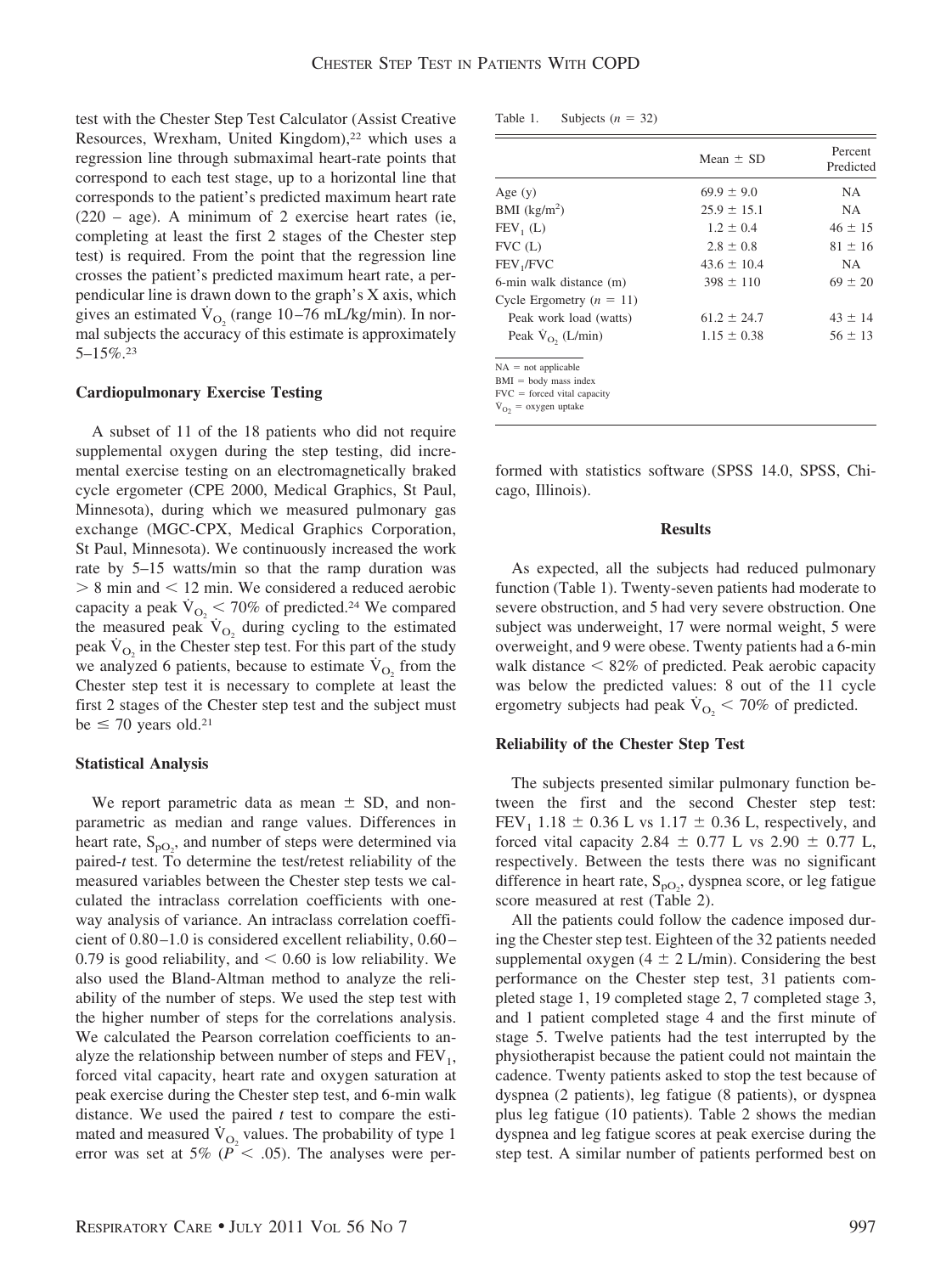### Table 2. Chester Step Test Results

|                                   | Chester Step<br>Test 1 | Chester Step<br>Test 2 | <b>Intraclass Correlation</b><br>Coefficient* | 95% CI of Intraclass<br>Correlation Coefficient |
|-----------------------------------|------------------------|------------------------|-----------------------------------------------|-------------------------------------------------|
| At Rest Before Test               | $(n = 32)$             | $(n = 32)$             |                                               |                                                 |
| Heart rate (beats/min)            | $86 \pm 14$            | $83 \pm 13$            | 0.88                                          | $0.78 - 0.94$                                   |
| $S_{\text{pO}}$ , $(\%)$          | $95 \pm 2$             | $95 \pm 2$             | 0.85                                          | $0.77 - 0.93$                                   |
| Dyspnea score, median (range)     | $0.5(0-2)$             | $0.5(0-3)$             | 0.92                                          | $0.84 - 0.96$                                   |
| Leg fatigue score, median (range) | $0.5(0-3)$             | $0.5(0-3)$             | 0.91                                          | $0.81 - 0.96$                                   |
| Stage 1                           | $(n = 31)$             | $(n = 31)$             |                                               |                                                 |
| Heart rate (beats/min)            | $109 \pm 15$           | $108 \pm 16$           | 0.94                                          | $0.88 - 0.96$                                   |
| $S_{pO_2}(\%)$                    | $92 \pm 4$             | $92 \pm 4$             | 0.83                                          | $0.65 - 0.92$                                   |
| Stage 2                           | $(n = 17)$             | $(n = 19)$             |                                               |                                                 |
| Heart rate (beats/min)            | $119 \pm 13$           | $116 \pm 14$           | 0.94                                          | $0.84 - 0.98$                                   |
| $S_{\text{pO}_2}$ (%)             | $92 \pm 3$             | $91 \pm 4$             | 0.80                                          | $0.42 - 0.93$                                   |
| Stage 3                           | $(n = 7)$              | $(n = 7)$              |                                               |                                                 |
| Heart rate (beats/min)            | $136 \pm 8$            | $132 \pm 11$           | 0.87                                          | $0.77 - 0.87$                                   |
| $S_{\text{pO}}$ , $(\%)$          | $94 \pm 2$             | $93 \pm 2$             | 0.95                                          | $0.65 - 0.99$                                   |
| Stage 4                           | $(n = 1)$              | $(n = 1)$              |                                               |                                                 |
| Heart rate (beats/min)            | 148                    | 150                    | <b>NA</b>                                     | NA                                              |
| $S_{\text{pO}}$ , $(\%)$          | 95                     | 92                     | <b>NA</b>                                     | <b>NA</b>                                       |
| Peak Step-Test Exercise           | $(n = 32)$             | $(n = 32)$             |                                               |                                                 |
| <b>Heart Rate</b>                 |                        |                        |                                               |                                                 |
| (beats/min)                       | $120 \pm 17$           | $121 \pm 20$           | 0.95                                          | $0.89 - 0.97$                                   |
| (% predicted)                     | $80 \pm 10$            | $80 \pm 13$            | 0.95                                          | NA                                              |
| $S_{\text{DO}}$ , $(\%)$          | $92 \pm 4$             | $91 \pm 4$             | 0.91                                          | $0.81 - 0.96$                                   |
| Dyspnea, median (range)           | $4(1-10)$              | $4(0-9)$               | 0.90                                          | $0.79 - 0.95$                                   |
| Leg fatigue, median (range)       | $4(2-10)$              | $5(0-9)$               | 0.86                                          | $0.71 - 0.94$                                   |
| Exercise time (s)                 | $229 \pm 106$          | $228 \pm 113$          | 0.98                                          | $0.98 - 0.99$                                   |
| Number of steps                   | $66 \pm 41$            | $68 \pm 41$            | 0.99                                          | $0.97 - 0.99$                                   |
| $+$ values are mean $+$ SD        |                        |                        |                                               |                                                 |

\* All the intraclass correlation coefficients are statistically significant.

 $NA = not applicable$ 

the first versus the second Chester step test (16 and 15 patients, respectively).

Between the 2 Chester step tests there were no significant differences in heart rate or  $S_{pO_2}$  at peak step-test exercise or at the end of each stage, and the reliability analysis revealed high intraclass correlation coefficients (see Table 2). The Bland-Altman analysis (Fig. 1) of the number of steps in the first versus the second Chester step test showed a mean difference of  $-1.1$  steps/min (limits of agreement  $-20.2$  to 17.9 steps).

There was a moderate correlation between number of steps and  $FEV_1$  ( $r = 0.43$ ,  $P = .02$ ), and a stronger relationship between number of steps and 6-min walk distance  $(r = 0.60, P = .001)$ . Heart rate increased progressively in the stages of the Chester step test, to 81  $\pm$  13% of predicted at peak exercise (see Table 2). There was a significant correlation between number of steps and peak heart rate ( $r = 0.55$ ,  $P = .001$ ). There was no significant correlation between number of steps and  $S_{pQ_2}$ .



Fig. 1. Bland-Altman plot of number of steps versus between-test difference in number of steps. The solid horizontal line represents the mean bias. The dashed horizontal lines represent 1.96 standard deviations.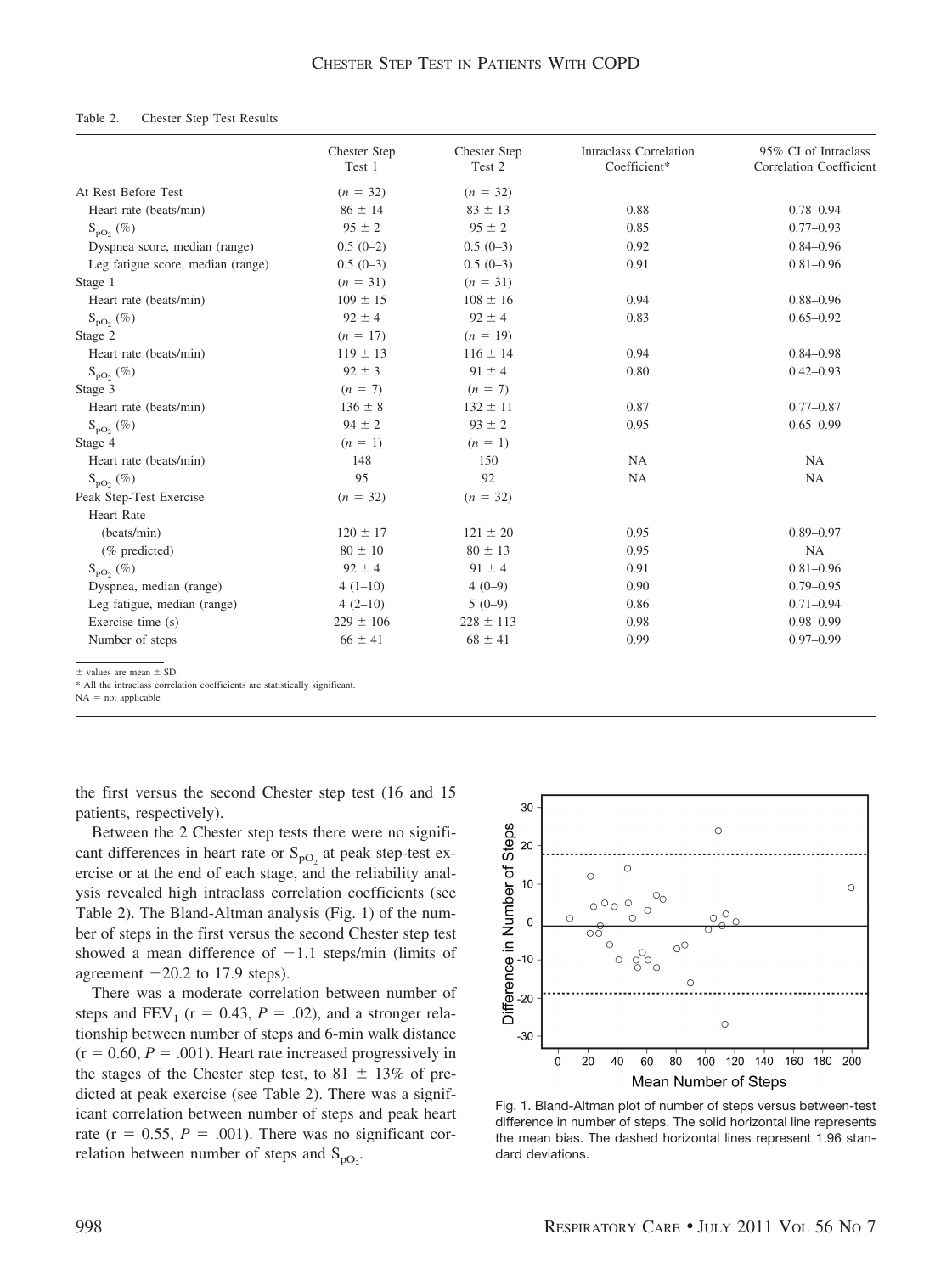In the 11 patients (FEV<sub>1</sub> 45  $\pm$  17% of predicted) who performed the incremental cycling test the peak work load was 61.2  $\pm$  24.7 watts (43  $\pm$  14% of predicted), and there was a significant correlation with the number of steps  $(r = 0.69, P = .02)$ . Only 6 of the cycling-test patients (FEV<sub>1</sub> 41  $\pm$  16% of predicted) met the criteria required to estimate  $\dot{V}_{O_2}$  from the Chester step test, and it was higher than the measured  $\dot{V}_{O_2}$  at the peak of the cycling test  $(30.8 \pm 5.1 \text{ mL/kg/min vs } 17.4 \pm 4.5 \text{ mL/kg/min, respec-}$ tively,  $P = .001$ ).

## **Discussion**

The similarity between Chester step test trials for heart rate and  $S_{pQ}$  at each stage and at peak exercise, total number of steps, and dyspnea and leg fatigue indicates that the Chester step test is reproducible in COPD patients, and significantly correlates with  $FEV<sub>1</sub>$ , 6-min walk distance, and peak work load during cycling ergometry.

There have been few studies of step tests in patients with chronic pulmonary diseases. In patients with COPD, Swinburn et al<sup>4</sup> found large inter-subject differences in performance (range 14–126 steps), which is much greater than we observed in our study (limits of agreement  $-20.2$ ) to 17.9 steps). Increments in the work rate during the Chester step test might improve the reproducibility, because the work intensity influences symptom magnitude (dyspnea and fatigue) much more than does the test duration.25 The cadence changes during the Chester step test determine the increase in the work intensity, which precipitates the perceived exertion, leading patients to discontinue the test at a similar stage to that achieved in the previous test. Patients with cystic fibrosis<sup>5</sup> and exerciseinduced asthma7 showed better reproducibility in a step test than we observed. Both of the latter studies used a 3-min step test, and though some of the children could continue the test, it was interrupted when the established end-time was reached, and we suspect that the short test duration probably contributed to the excellent reproducibility.

Despite the differences between the step test used by Swinburn et al and the Chester step test (step height 25 cm vs 20 cm, respectively, and cadence constant vs incremental, respectively), the patients were able to tolerate very similar and short test durations. A previous study found that stair climbing resulted in prolonged lung hyperinflation, a higher blood lactate, and greater dyspnea than walking in patients with severe COPD.26 The findings were similar in a comparison of cycling and walking.27 In the present study the physiologic mechanisms underlying the very short duration of the Chester step test in patients with COPD could not be explored because gas-exchange variables were not measured.

The strength of correlation between number of steps and pulmonary function was moderate and very similar to the results from comparisons of 6-min walk distance and shuttle test.28-30 Furthermore, the relationship we observed between the Chester step test steps and 6-min walk distance was comparable to the relationship previously found between 6-min walk distance and shuttle walk distance.<sup>31</sup> In addition, the correlation we observed between number of steps and peak work load in the cycling test  $(r = 0.69)$  was similar to that reported in studies of peak work load in the 6-min walk test versus the shuttle test.32,33 Therefore the number of steps climbed in the Chester step test can be representative of functional performance, and, when tests that require long corridors are unfeasible, step tests may be an alternative. However, further studies are needed to establish a better incremental pattern for patients with chronic respiratory diseases, once it has been demonstrated that variations of incremental size affect exercise time in patients with COPD.34,35 Then, when large increments are used, the test certainly will be brief. Despite the consistent results in repeated Chester step tests in our patients, we speculate that reducing the work load increment would be appropriate for patients with COPD, to achieve a total exercise time of 8–10 min, which is efficient and useful for assessing cardiopulmonary responses.36

We found no significant correlation between number of steps and  $S_{\text{pO}_2}$  at peak exercise. This finding may be explained by the combination of a short test time and the use of supplemental oxygen during the Chester step test. Maximum heart rate peak exercise in the Chester step test corresponded to 80% of predicted maximum, which is equivalent to that observed at peak exercise in both the 6-min walk test $33,37$  and the shuttle test.<sup>33</sup> This result was expected, because the Chester step test is a 2-min incremental exercise test that elicits a graded cardiovascular response (see Table 2).

Based on heart rate achieved in each Chester step test stage it is possible to estimate the peak  $\dot{V}_{O_2}$ <sup>22</sup> We found a huge difference between the estimated and measured  $\dot{V}_{O_2}$ . In addition to the inaccuracy inherent in estimating peak  $\dot{V}_{\Omega}$  from Chester step test results in healthy subjects, 38 abnormal heart-rate responses during the Chester step test can also affect this  $\dot{V}_{O_2}$  estimate. Debigare et al have found that a faster work rate increment led to a right shift of the relationship between heart rate and work rate.34 Therefore, lower heart rates are observed during increase in work rate incremental rate.

In addition, patients with COPD presented with a slower response of heart rate during exercise than did normal subjects.39 Although this finding has been described in cycling tests, we speculate that the same effect could be observed in step tests, especially if large increments are imposed. Even though baseline heart rate is not considered as a point in the regression line to estimate  $\dot{V}_{O_2}$  from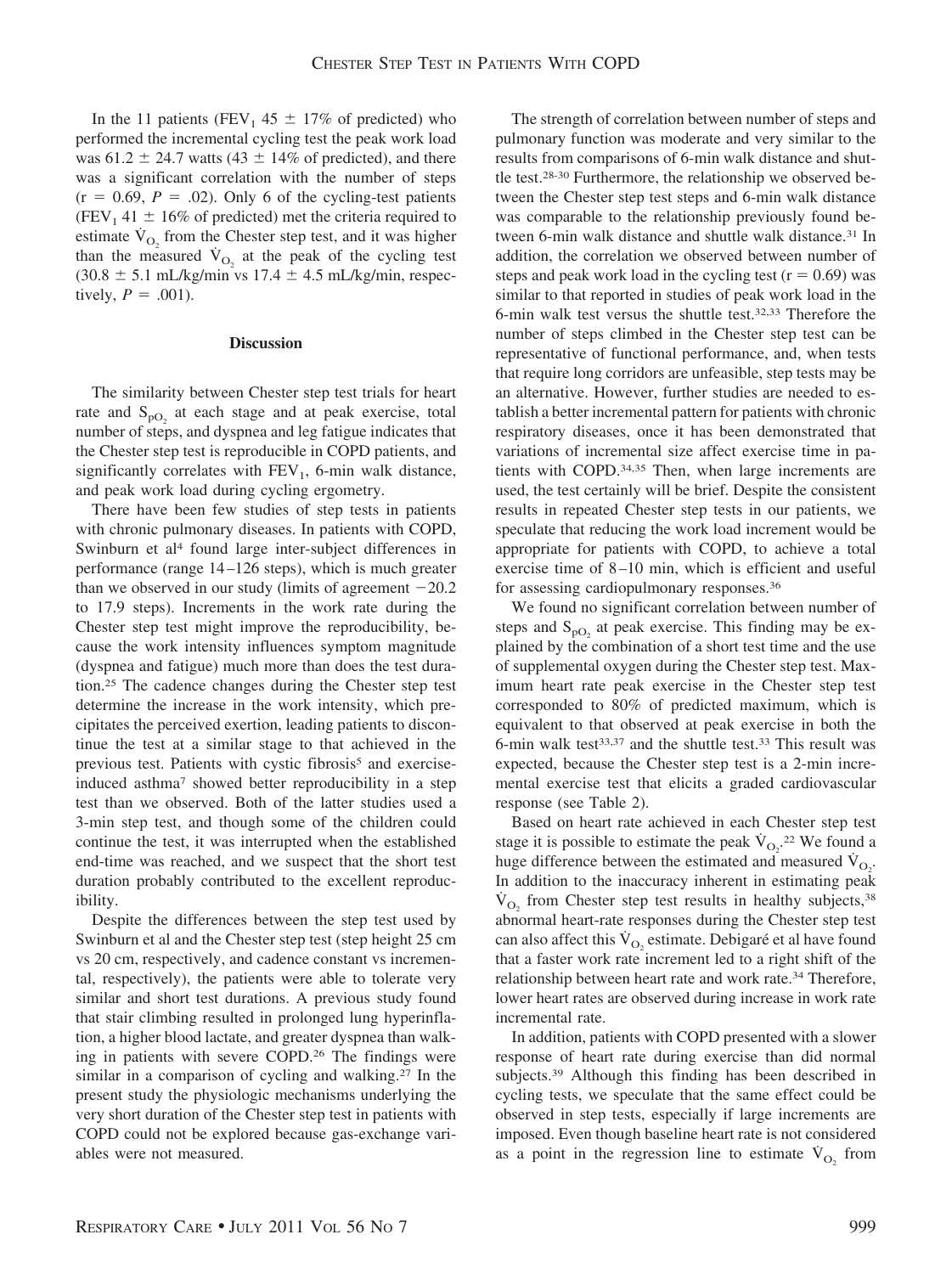Chester step test, a high baseline heart rate can also contribute to a low change in heart rate with exercise progression. This possible overestimation of  $\dot{V}_{O_2}$  from Chester step test was also speculated for patients with severe acute respiratory syndrome explained by a higher baseline heart rate and delayed increase in heart rate during the test.13

# **Limitations**

First, our patients completed just 2 Chester step tests, and a similar number of patients achieved their best Chester step test score in their first and second test. Therefore, we do not know how many Chester step tests are necessary to achieve the best performance. Second, the sample size we used to compare the estimated and measured  $\dot{V}_{O_2}$  was small  $(n = 6)$ . In addition, patients were not able to complete all the stages of the Chester step test, which may have limited the accuracy of the peak  $V_{\text{O}_2}$  estimates. A larger-sample study with measurement of pulmonary gas exchange in patients with COPD is needed to verify the cardiopulmonary responses during the Chester step test. Finally, we used the number of steps as an estimation of work performed in the Chester step test,<sup>8</sup> but the use of this outcome as a surrogate for work must be validated for the Chester step test in patients with COPD.

# **Conclusions**

The Chester step test is highly reproducible in patients with COPD, but the Chester step test seems to be a difficult protocol for patients with chronic respiratory disease, probably because of an initial cadence that is too high and a work-load increment that is too large for these patients. Therefore, an adaptation of the Chester step test for patients with COPD should be tested.

## **REFERENCES**

- 1. Hill K, Goldstein RS. Limited functional performance in chronic obstructive pulmonary disease: nature, causes and measurement. COPD 2007;4(3):257-261.
- 2. Celli BR, Cote CG, Marin JM, Casanova C, Montes de Oca M, Mendez RA, et al. The body-mass index, airflow obstruction, dyspnea, and exercise capacity index in chronic obstructive pulmonary disease. N Engl J Med 2004;350(10):1005-1012.
- 3. Nicolaescu V, Racoveanu C, Manicatide M. Effects of exercise on practocol-treated asthmatic patients. Eur J Clin Pharmacol 1973;  $6(1):3-8.$
- 4. Swinburn CR, Wakefield JM, Jones PE. Performance, ventilation, oxygen consumption in three different types of exercise test in patients with chronic obstructive pulmonary disease. Thorax 1985; 40(8):581-586.
- 5. Balfour-Lynn IM, Prasad SA, Laverty A, Whitehead BF, Dinwiddie R. A step in the right direction: assessing exercise tolerance in cystic fibrosis. Pediatr Pulmonol 1998;25(4):278-284.
- 6. Kramer MR, Krivourk V, Lebzelter J, Liani M, Fink G. Quantitative 15 steps exercise oximetry as a marker of disease severity in patients

with chronic obstructive pulmonary disease. Isr Med Assoc J 1999; 1(3):165-168.

- 7. Tancredi G, Quattrucci S, Scalercio F, De Castro G, Zicari AM, Bonci E, et al. 3-min step test and treadmill exercise for evaluating exercise-induced asthma. Eur Respir J 2004;23(4):569-574.
- 8. Dal Corso S, Duarte SR, Neder JA, Malaguti C, de Fuccio MB, de Castro Pereira CA, Nery LE. A step test to assess exercise-related oxygen dessaturation in interstitial lung disease. Eur Respir J 2007; 29(2):330-336.
- 9. Stephan S, de Castro Pereira CA, Coletta EM, Ferreira RG, Otta JS, Nery LE. Oxygen dessaturation during a 4-minute step test: predicting survival in idiopathic pulmonary fibrosis. Sarcoidosis Vasc Diffuse Lung Dis 2007;24(1):70-76.
- 10. Rusanov V, Shitrit D, Fox B, Amital A, Peled N, Kramer MR. Use of the 15-steps climbing exercise oximetry test in patients with idiopathic pulmonary fibrosis. Respir Med 2008;102(7):1080-1088.
- 11. Shitrit D, Rusanov V, Peled N, Amital A, Fuks L, Kramer MR. The 15-step oximetry test: a reliable tool to identify candidates for lung transplantation among patients with idiopathic pulmonary fibrosis. J Heart Lung Transplant 2009;28(4):328-333.
- 12. Lau HM, Ng GY, Jones AY, Lee EW, Siu EH, Hui DS. A randomised controlled trial of the effectiveness of an exercise training program in patients recovering from severe acute respiratory syndrome. Aust J Physiother 2005;51(4):213-219.
- 13. Lau HM, Lee EW, Wong CN, Ng GY, Jones AY, Hui DS. The impact of severe acute respiratory syndrome on the physical profile and quality of life. Arch Phys Med Rehabil 2005;86(6):1134-1140.
- 14. Sykes K. Capacity assessment in the workplace: a new step test. Occup Health 1995;47(1):20-22.
- 15. Rabe KF, Hurd S, Anzueto A, Barnes PJ, Buist SA, Calverley P, et al. Global strategy for the diagnosis, management, and prevention of chronic obstructive pulmonary disease: GOLD executive summary. Am J Respir Crit Care Med 2007;176(6):532-555.
- 16. Pellegrino R, Viegi G, Brusasco V, Crapo RO, Burgos F, Casaburi R, et al. Interpretative strategies for lung function tests. Eur Respir J 2005;26(5):948-968.
- 17. Pereira CAC, Barreto SP, Simões JG. Valores de referência para espirometria em uma amostra da população brasileira adulta. J Pneumol 1992;18(1):10-22. *Article in Portugese.*
- 18. World Health Organization. The world health report 2002: reducing risks, promoting health life. Geneva: World Health Organization; 2002.
- 19. American Thoracic Society. ATS statement: guidelines for the sixminute walk test. Am J Respir Crit Care Med 2002;166(1):111-117.
- 20. Wilson RC, Jones PW. A comparison of the visual analogue scale and modified Borg scale for the measurement of dyspnoea during exercise. Clin Sci 1989;76(3):277-282.
- 21. Troosters T, Gosselink R, Decramer M. Six minute walking distance in healthy elderly subjects. Eur Respir J 1999;14(2):270-274.
- 22. Sykes K. The Chester step test, 2nd edition. Liverpool, UK: Assist Creative Resources; 2005.
- 23. Sykes K, Roberts A. The Chester step test—a simple yet effective tool for the prediction of aerobic capacity. Physiotherapy 2004;90(4): 183-188.
- 24. Neder JA, Nery LE, Bagatin E, Lucas SR, Anção MS, Sue DY. Differences between remaining ability and loss of capacity in maximum aerobic impairment. Braz J Med Biol Res 1998;31(5):639- 646.
- 25. Kearon MC, Summers E, Jones NL, Campbell EJ, Killian KJ. Effort and dyspnoea during work of varying intensity and duration. Eur Respir J 1991;4(8):917-925.
- 26. Dreher M, Walterspacher S, Sonntag F, Prettin S, Kabitz HJ, Windisch W. Exercise in severe COPD: is walking different from stairclimbing? Respir med 2008;102(6):912-918.